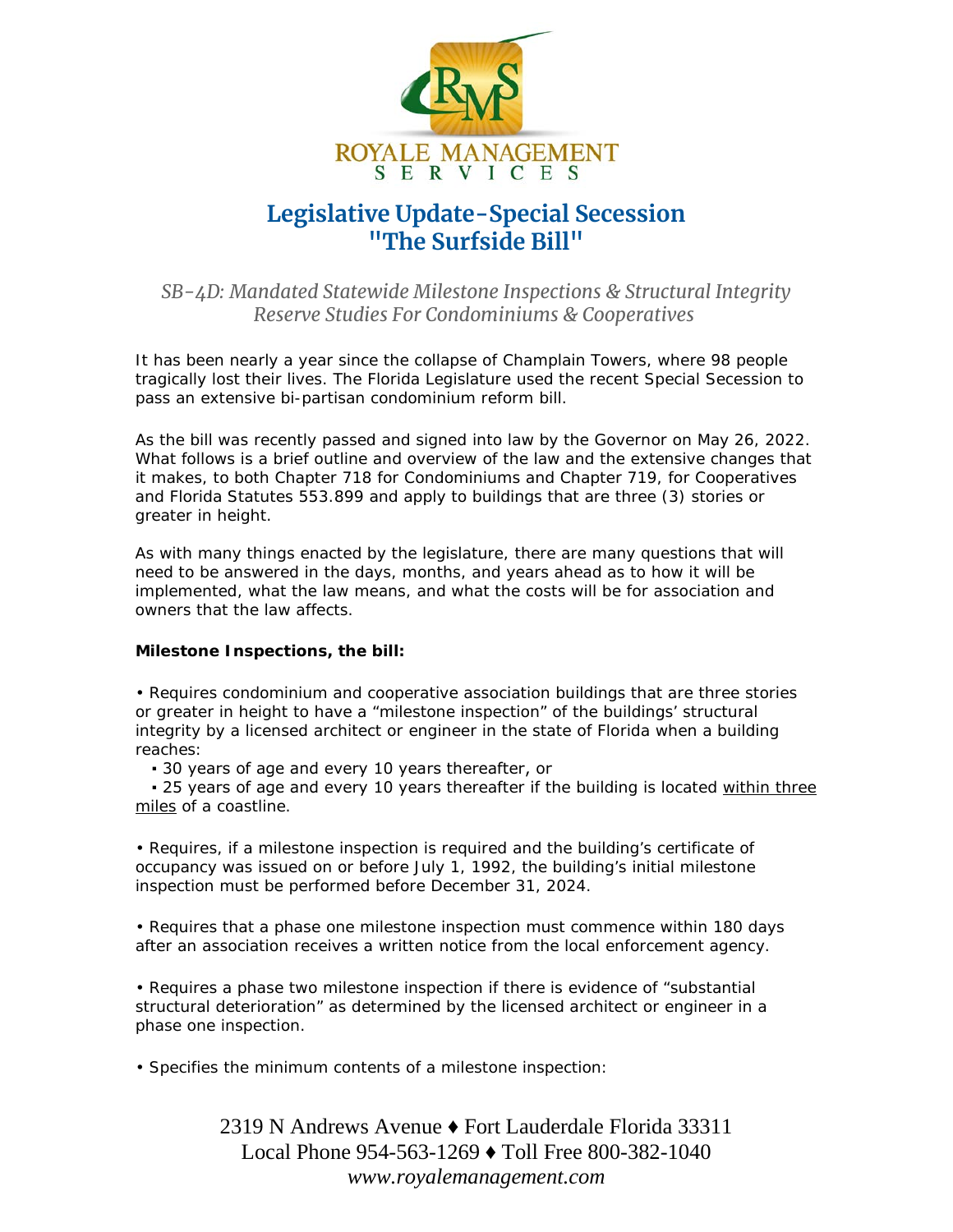

 ▪ **Phase One**- a licensed architect or engineer authorized to practice in this state shall perform a visual examination of habitable and non habitable areas of a building, including the major structural components of a building, and provide a qualitive assessment of the structural conditions of the building.

▪**Phase Two-** must be completed if any substantial structural deterioration is identified in phase one. A phase two inspection may involve destructive or nondestructive testing at the inspector's direction. The inspection may be as extensive or as limited as necessary to fully assess areas of substantial structural distress in order to confirm that the building is structurally sound and safe.

• Requires inspection report results to be provided to local building officials and the associations, and requires an inspector-prepared summary outlining areas of deficiency or repair to be provided to unit owners by mail or by email to unit owners who have consented to receive notices by email.

• Requires associations to submit proof that repairs for substantial deterioration have been scheduled or begun within at least 365 days after the local enforcement agency receives a phase two inspection report.

• Requires the Florida Building Commission to make recommendations to the Governor and Legislature regarding the inspection requirements in the bill and inspection for other types of buildings and structures that are three stories or more by Dec. 31st, 2022.

• Gives unit owners the right to inspect and copy, as official records, the milestone inspection report and all other inspection reports relating to structural or life safety, and gives renters the right to inspect the milestone inspection reports.

• Requires the developer's turnover inspection report to comply with the milestone inspection requirements.

• Requires associations to report to the Florida Division of Condominiums, Timeshare, and Mobile Homes (division) the number of buildings that are three stories or higher in height and the total number of units in such buildings on or before January 1, 2023, and requires the division to publish that information on its website.

• Requires condominium associations and cooperative associations to complete a structural integrity reserve study every 10 years by a licensed architect or engineer in the state of Florida for each building in an association that is three stories or greater in height.

• Requires associations existing on or before July 1, 2022, that are controlled by nondeveloper unit owners to have a structural integrity reserve study completed by December 31, 2024

• Requires the structural integrity reserve study to include a visual inspection, state the estimated remaining useful life, and the estimated replacement cost of the: